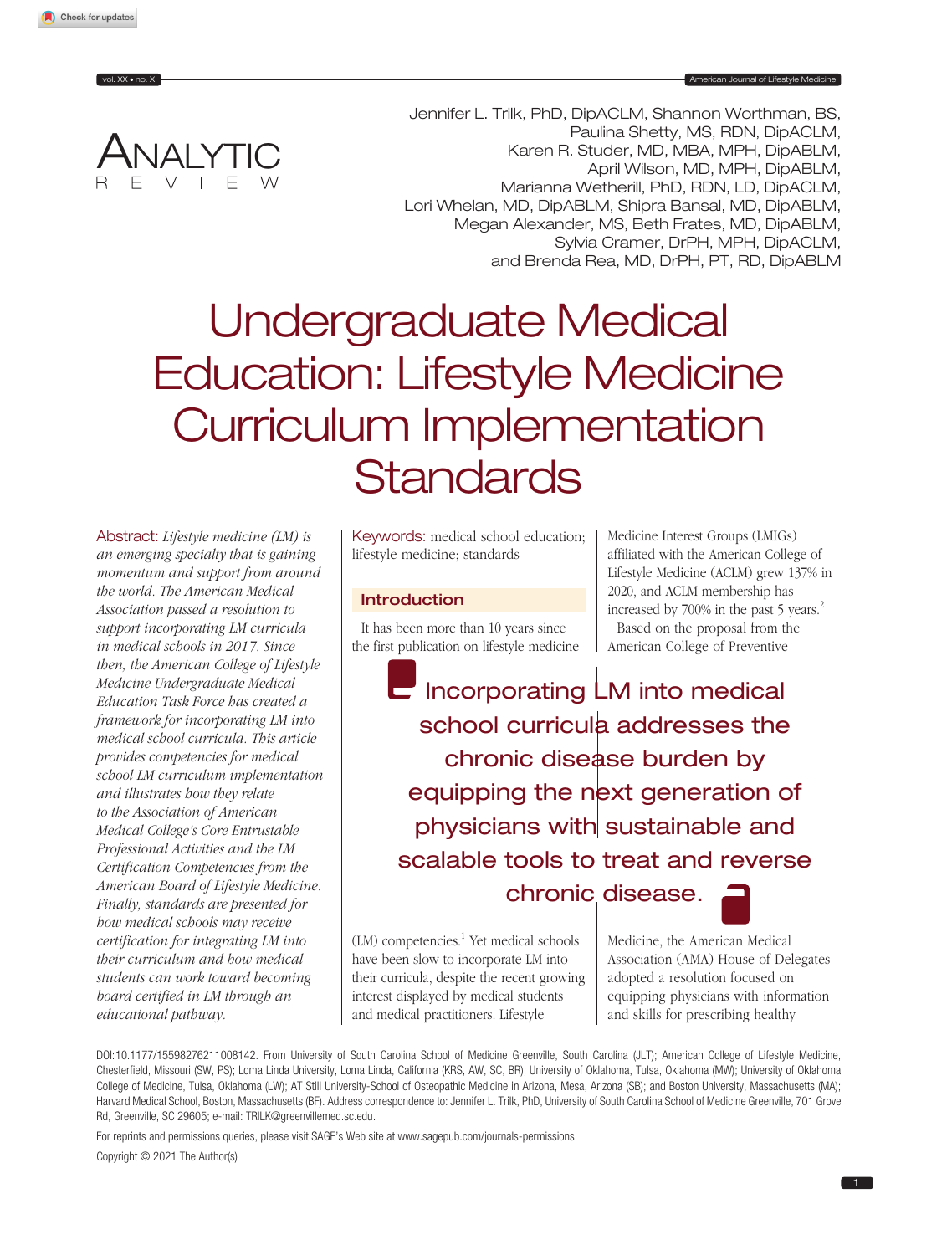lifestyle change as medicine. The resolution calls for the AMA to support policies and mechanisms that incentivize or provide funding for inclusion of LM education and the social determinants of health in undergraduate, graduate, and continuing medical education.<sup>3</sup>

According to ACLM, LM is the use of evidence-based lifestyle therapeutic interventions—including a whole-food, plant-predominant eating pattern, regular physical activity, restorative sleep, stress management, avoidance of risky substances, and positive social connection—as a primary modality, delivered by clinicians trained and certified in this specialty, to prevent, treat, and often reverse chronic disease.<sup>4</sup> Incorporating LM into medical school curricula addresses the chronic disease burden by equipping the next generation of physicians with sustainable and scalable tools to treat and reverse chronic disease.

In response to the AMA's recently adopted resolution, the ACLM Undergraduate Medical Education (UME) Task Force utilized an expert consensus process for outlining LM competencies to be integrated into medical school curricula. The ACLM UME Task Force consists of diverse representatives from the University of South Carolina School of Medicine Greenville, A T Still University, Boston University, Harvard, Loma Linda University, and University of Oklahoma College of Medicine as well as administrative staff from ACLM. This article serves to

- Share the mission and vision of the ACLM UME Task Force
- Provide competencies for medical school LM curriculum implementation and illustrate how they relate to the Association of American Medical College's (AAMC) Core Entrustable Professional Activities (EPAs) and LM Certification Competencies from the American Board of Lifestyle Medicine (ABLM)
- Present standards for medical schools to receive certification for integrating LM into their curriculum

• Define how individual medical students may receive recognition for completing LM training in medical school as part of the LM Educational Pathway for ABLM certification

American Journal of Lifestyle Medicine **Montana Contract Contract Contract Contract Contract Contract Contract Contract Contract Contract Contract Contract Contract Contract Contract Contract Contract Contract Contract Con** 

## Mission and Vision

The mission of the ACLM UME Task Force is to advance the implementation of LM across all medical schools and to provide strategies that align with each school's implementation readiness and academic resources.

The vision of the ACLM UME Task Force is that, upon graduation, every medical student will be prepared to perform LM assessments and counseling as a routine standard of care.

## **Competencies**

The following competencies were created by the ACLM UME Task Force within the organization framework of Accreditation Council for Graduate Medical Education Core Competencies<sup>5</sup> and were guided by the 13 Core EPAs as outlined by the AAMC<sup>6</sup> and the LM Certification Competencies from the ABLM.<sup>7</sup> EPAs are tasks or responsibilities that residents should be able to perform on their first day of residency—that is, they are entrusted to perform them unsupervised.<sup>6</sup> Those EPAs that align with the LM competencies are noted in parentheses and can be found in the supplemental information section of this article.

- I. Patient care and procedural skills
	- 1. Conduct a comprehensive, lifestyle-focused history and physical examination, including appropriate screenings, to assess the 6 pillars of LM (EPA 1).
	- 2. Apply evidence-based LM guidelines for the development of a comprehensive LM assessment and plan for chronic disease prevention, treatment, and reversal, including LM prescriptions (EPA 7).
- 3. Effectively apply clinical reasoning skills when ordering and interpreting appropriate tests to screen, diagnose, and guide the prevention, treatment, and reversal of common lifestyle-related chronic diseases (EPA 3, 7).
- 4. Utilize evidence-based models of health behavior change to assess patients' readiness and ability to make lifestyle changes (EPA 7).
- 5. Utilize evidence-based behavior change counseling to support patients in lifestyle changes (EPA 7).
- 6. Collaborate in a patientcentered approach with patients and their families to develop evidence-based, achievable, specific, written action plans such as lifestyle prescriptions (EPA 9).
- 7. Apply pharmaceutical knowledge to adjust medication doses as patients adopt a healthier lifestyle (EPA 4, 5).
- 8. Compare effective dosing of LM strategies based on progression and severity of disease (EPA 4).
- II. Medical knowledge
	- 1. Discuss the pathophysiology of lifestyle-related chronic diseases.
	- 2. Evaluate and discuss the scientific evidence and physiological mechanisms by which lifestyle changes can treat and reverse lifestyle-related chronic disease (EPA 7).
	- 3. Discuss how lifestyle-related chronic disease treatment and reversal is dependent on disease severity and LM intervention dose.
	- 4. Discuss the 6 pillars of LM and the expected disease prevention, treatment, and reversal outcomes when LM is utilized.
	- 5. Demonstrate how the 6 pillars of LM fit into a comprehensive treatment framework, including pharmaceuticals and surgery (EPA 9, 10, 11).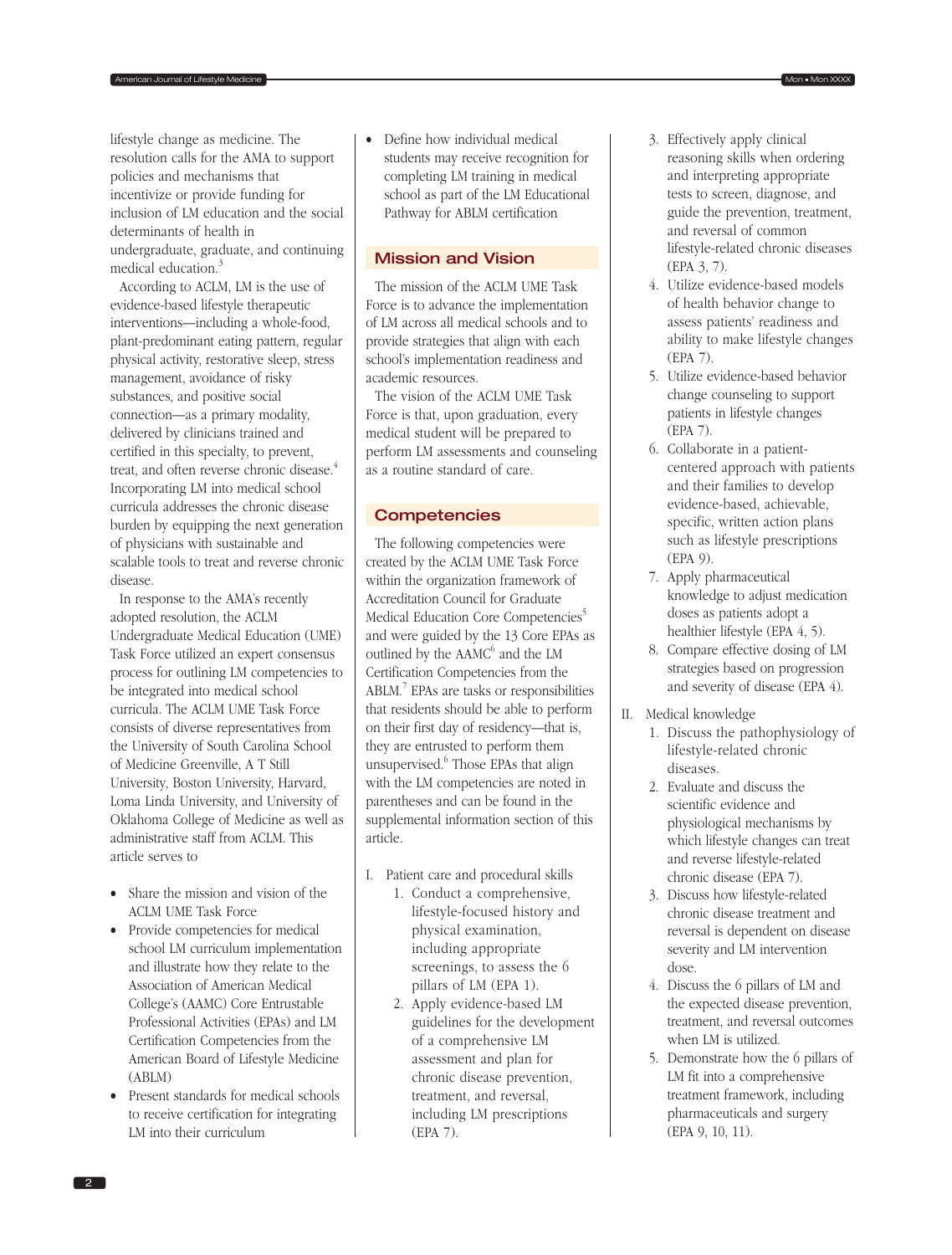- III. Practice-based learning and improvement
	- 1. Critically evaluate national guidelines for alignment with the 6 pillars of LM (EPA 7).
	- 2. Utilize resources to locate, interpret, and apply evidence from scientific studies regarding LM to prevent, treat, and reverse lifestyle-related chronic disease (EPA 7).
	- 3. Work collaboratively within an interprofessional team dedicated to multifactorial lifestyle change (EPA 9).
	- 4. Utilize information technology to optimize the delivery of lifestyle interventions and track changes over time (EPA 5).
- IV. Interpersonal and communication skills
	- 1. Collaborate with patients and their family members utilizing effective patient-centered relationship skills and shared decision-making to cultivate confidence and readiness for action (EPA 1, 11).
	- 2. Communicate and effectively lead an interprofessional health care team related to LM treatment plans and goals (EPA 8, 9).
	- 3. Educate patients, students, residents, and other health professionals on the appropriate use of LM as a sustainable approach for prevention, treatment, and reversal of lifestyle-related chronic disease.
	- 4. Tailor lifestyle education based on the health literacy and learning needs of the patient (EPA 1, 2).
- V. Professionalism
	- 1. Describe how a physician's personal LM engagement can benefit patients' health behaviors.
	- 2. Demonstrate compassion, respect, and autonomy for patients, regardless of their readiness or ability to engage in lifestyle change.
	- 3. Model an authentic journey of healthful lifestyle choices.

4. Demonstrate the ability to perform LM counseling in a culturally competent manner.

vol. XX • no. X **American Journal of Lifestyle Medicines** 

- VI. Systems-based practice
	- 1. Describe the role of LM within the health care system framework (EPA 9, 13).
	- 2. Advocate for policies that support treating the root cause of chronic disease through LM (EPA 13).
	- 3. Describe practice systems that support and optimize LM-focused interventions (EPA 13).
	- 4. Describe costs of common lifestyle-related chronic diseases at the individual, health care system, and community levels and the impact of LM interventions on cost containment (EPA 13).
	- 5. Integrate appropriate LM referrals to community organizations and health care professionals into patient treatment plans (EPA 8, 9).
	- 6. Describe how LM can decrease health inequities among populations experiencing higher burdens of chronic disease, including adaptation strategies for patients and populations with limited resources (EPA 13).

# **Standards**

For trainees who wish to qualify for the ABLM exam, an Educational Pathway is available through medical school and residency training. This Educational Pathway in its entirety can be integrated into any residency program; however, the intent of the medical school LM standards is to enable medical students to complete the Educational Component of the Educational Pathway as a stepping stone to residency and ultimately ABLM certification (see Figure 1). The Educational Pathway requires 100 hours of LM education that covers 100% of the UME competencies. A flexible and adaptive model with approximately 40 hours of didactic and 60 hours of application activities is proposed to support the Liaison for Committee on Medical Education's expectation that individual and unique medical school curricula exist across institutions. This

enables each institution to adapt, as necessary, to their unique circumstances and teaching methods. The ACLM UME Task Force recommends that the 100 hours be divided across 10 topic areas to be in alignment with the distribution of the ABLM LM Certification Competencies: (1) introduction to LM; (2) fundamentals of health behavior change; (3) key clinical processes in LM; (4) the role of physician health and the physician's personal health; (5) nutrition science, assessment, and prescription; (6) physical activity science and prescription; (7) emotional and mental well-being, assessment, and interventions; (8) sleep health science and interventions; (9) managing tobacco cessation and other toxic exposures; and (10) the role of connectedness and positive psychology.7 Of note, the educational hour requirements discussed below take into consideration the minimum nutrition education recommendation put forth by the National Academy of Sciences.<sup>8</sup> Medical schools implementing these LM standards may apply through the ACLM for medical school certification based on the tier system outlined below and/or recognition to individual medical students based on their level of LM education engagement.

# Institutional Tiers

Medical school standard tiers for implementation of LM were developed by the ACLM UME Task Force, an expert consensus panel of medical school faculty and leaders in the field of LM. By using a tiered approach to evaluate LM curriculum integration, the ACLM certifies institutions based on the number of hours students spend in LM training, the percentage of competencies met, and the enrichment opportunities that are available. Academic institutions may fall within 1 of 4 tiers: Platinum, Gold, Silver, or Bronze (Table 1). Institutions may also receive a Platinum Plus, Gold Plus, Silver Plus, or Bronze Plus certification. To receive the "Plus" designation, institutions must provide 100% of the competencies and 100 or more hours of LM curriculum to a subset of medical students through a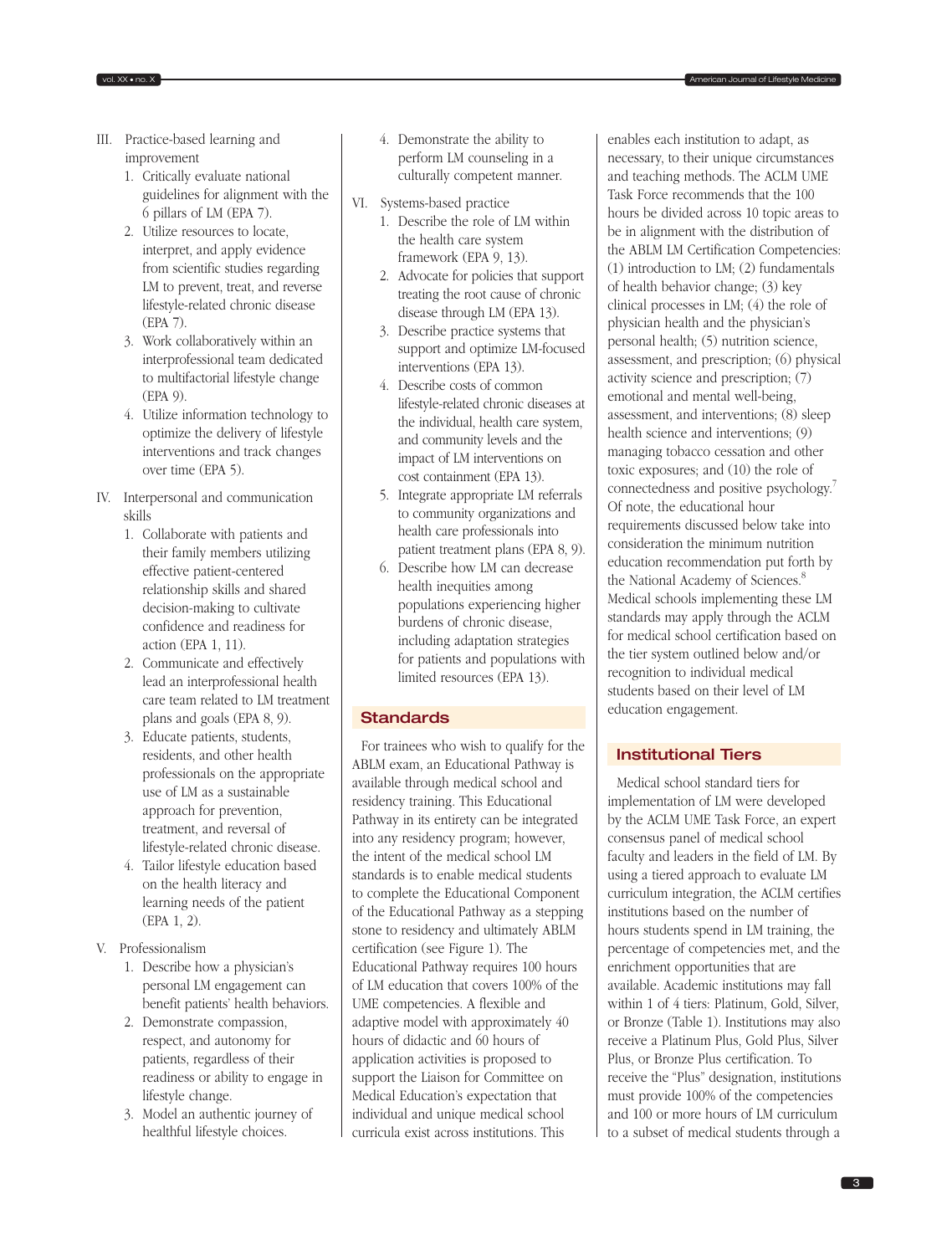#### Figure 1.

Proposed Educational Pathway to lifestyle medicine board eligibility in medical school and residency training.



#### Table 1.

Tiers of Lifestyle Medicine Certification for Medical Schools.

| <b>Tiers</b>                                | <b>Platinum</b>                                                                                                                                                                                                                                                                                                                                                                                                          | Gold                                                        | <b>Silver</b>      | <b>Bronze</b>      |
|---------------------------------------------|--------------------------------------------------------------------------------------------------------------------------------------------------------------------------------------------------------------------------------------------------------------------------------------------------------------------------------------------------------------------------------------------------------------------------|-------------------------------------------------------------|--------------------|--------------------|
| <b>Curriculum hours</b>                     | $\geq$ 100 Hours                                                                                                                                                                                                                                                                                                                                                                                                         | <b>75-99 Hours</b>                                          | <b>50-74 Hours</b> | <b>25-49 Hours</b> |
| UME competencies<br>covered                 | 100%                                                                                                                                                                                                                                                                                                                                                                                                                     | >75%                                                        | $>50\%$            | >25%               |
| Who/When                                    | All medical students/<br>across all 4 years<br>of training                                                                                                                                                                                                                                                                                                                                                               | All medical students/at any point throughout medical school |                    |                    |
| Lifestyle Medicine<br>Interest Group (LMIG) | An LMIG is established and affiliated with ACLM, supported by one or more sponsoring faculty,<br>and engages students in Lifestyle Medicine educational sessions, workshops, and/or community<br>service projects on campus or within the local community                                                                                                                                                                |                                                             |                    |                    |
| <b>Designation</b>                          | <b>Platinum Plus<sup>a</sup></b>                                                                                                                                                                                                                                                                                                                                                                                         | <b>Gold Plus</b>                                            | <b>Silver Plus</b> | <b>Bronze Plus</b> |
|                                             | Institutions can receive a (Plus) designation, on top of their tiered rating, for meeting 100% of<br>the competencies and providing 100 hours of curriculum through the supplementation of the<br>core curriculum with a Lifestyle Medicine Enrichment Track. An enrichment track, such as a<br>specialty, concentration, or elective series, offers in-depth, optional education and mentoring in<br>lifestyle medicine |                                                             |                    |                    |

Abbreviations: ACLM, American College of Lifestyle Medicine; UME, Undergraduate Medical Education. <sup>a</sup>Platinum Plus indicates an enrichment track that exceeds the 100% of competencies and 100 hours of curriculum.

supplemental LM enrichment track. An enrichment track, such as a specialty, concentration, or elective series, offers in-depth, optional education and mentoring in LM. Every tier must also

have a LMIG that is affiliated with ACLM, supported by one or more sponsoring faculty, which engages students in LM educational sessions, workshops, and/or community service projects on campus

or within the local community. All competencies and processes are evaluated by the ACLM, and certified institutions are required to submit interim reports to maintain their tier designation.